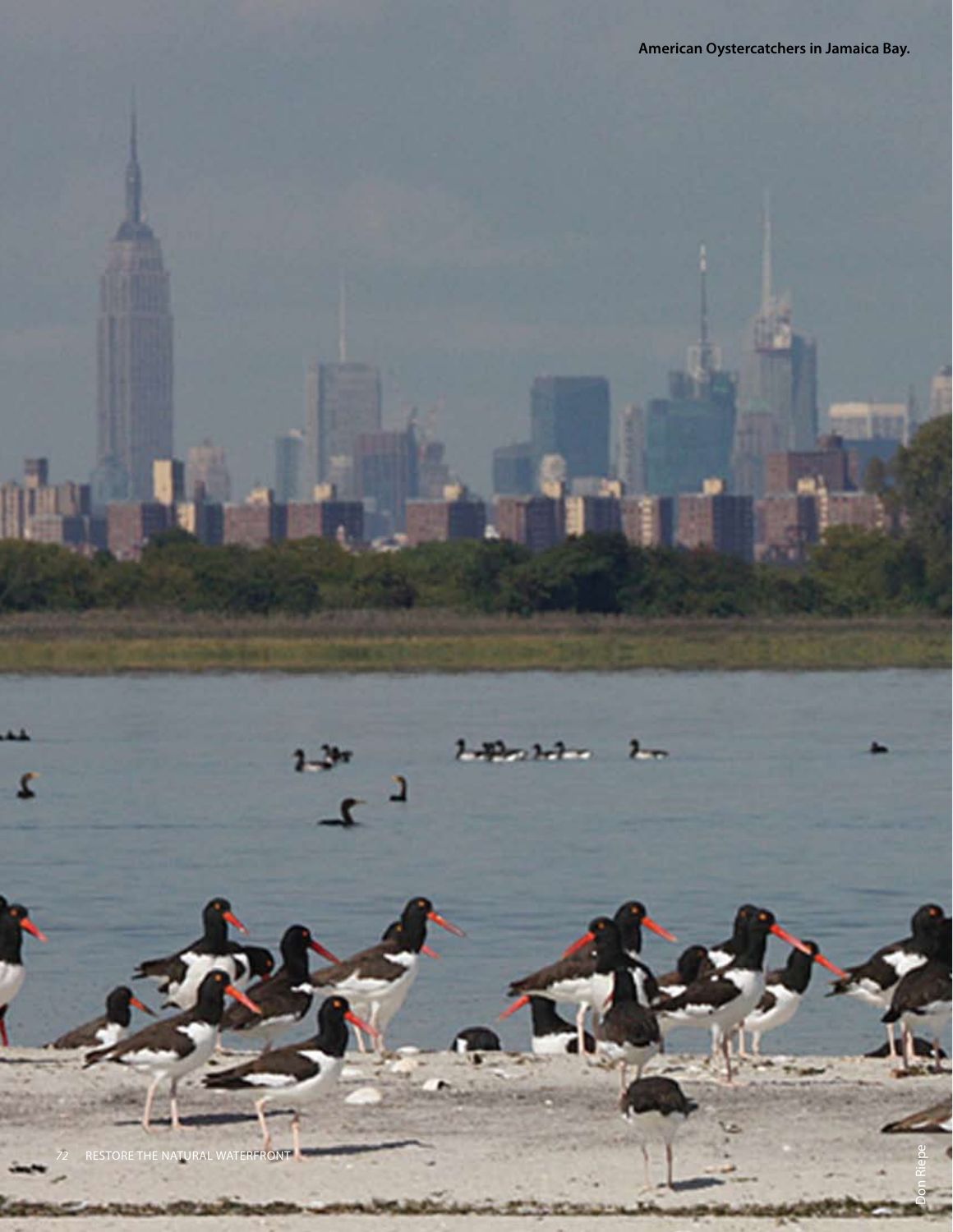# Restore degraded natural waterfront areas, and protect wetlands and shorefront habitats. GOAL 5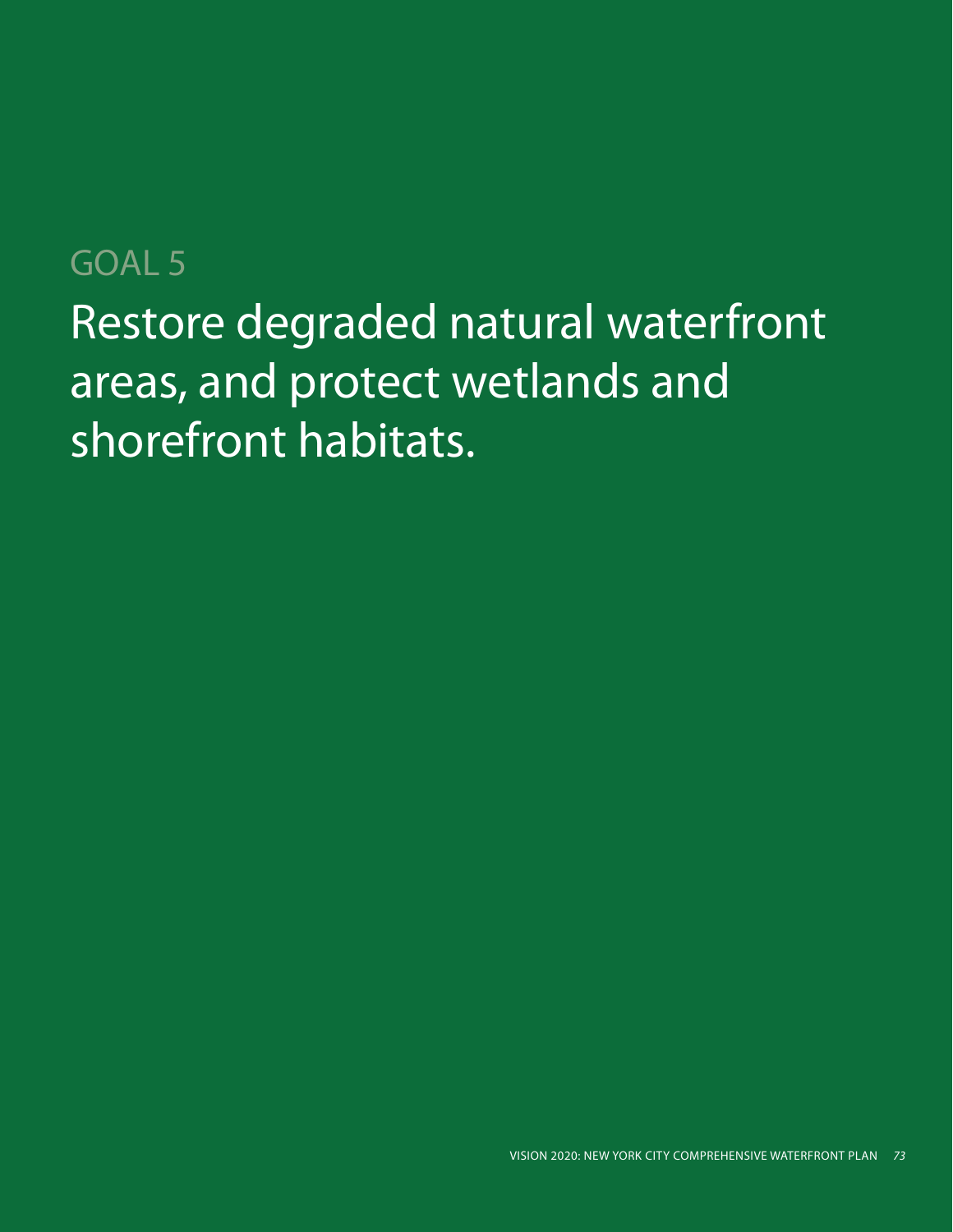## RESTORE THE NATURAL WATERFRONT

New York City today is a largely man-made environment of buildings, streets, and sidewalks. But it's also situated at the center of an important estuary. The Hudson-Raritan Estuary, which the U.S. Congress has recognized as an estuary of national significance, encompasses complex and diverse habitat assemblages that thrive at the interface of saltwater and freshwater. Ecosystems within the estuary provide stopover points for migratory birds and homes for creatures ranging from oysters to fiddler crabs.

Much of the city's natural waterfront consists of wetlands, the biologically rich area where water and land meet. Wetlands are foraging and breeding sites for shorebirds, fish, and invertebrates. They act as natural filtration systems, retaining stormwater runoff and trapping pollutants that would otherwise contaminate waterways. And they mitigate storm surges by absorbing the impact of waves. Other parts of the natural waterfront—beaches, bluffs and dunes—provide habitat for shorebirds and native plants and help protect buildings and infrastructure from wave action. Submerged lands in shallows and open water are also important foraging and breeding grounds for marine and avian species. All these landscapes are valuable assets, advancing biodiversity and performing services vital to New York City.

But many natural areas are in jeopardy. Wetland and associated habitat loss is a serious threat across the Estuary as a result of landfill, rising sea levels, introduction of non-native species, as well as altered sediment transport and tributary flow. Estimates of total tidal wetland loss range from 83 to 86 percent. Only 14 of the original 86 to 100 square miles of wetlands remain.

To improve degraded areas and create new

habitat, an active approach to managing ecological functions and values is necessary. The City must not only protect natural resources; it must actively restore them.

Significant restoration projects have been under way in New York City for some time. Restoration methods for some impaired waterfront ecosystems, including many types of tidal marsh, are well established and are being implemented on a large scale. Other types of restoration strategies need additional pilot studies, monitoring, and evaluation as the science and practice of ecological restoration evolves.

#### SPECIAL PROTECTIONS FOR NATURAL AREAS

In New York City, there are three main regulatory programs that target the protection of natural areas: the Special Natural Waterfront Areas, the Significant Coastal Fish and Wildlife Habitats, and the Coastal Erosion Hazard Areas (see Figure 1, page 75). These programs protect natural resources within specified areas (which in some cases overlap) primarily through enhanced review of projects proposed in these areas.

The three Special Natural Waterfront Areas (SNWAs) are large areas of complex waterfront habitats and natural resources, established as a result of recommendations in the 1992 *Comprehensive Waterfront Plan*. The City designated and mapped the Jamaica Bay SNWA, the Northwest Staten Island SNWA, and the Upper East River-Long Island Sound SNWA as part of the Waterfront Revitalization Program, seeking to counteract fragmentation and loss of habitat through environmental protection and ecological restoration. When a project in the coastal zone requires a discretionary permit, the review

"You look out at the Harbor and you see the flat surface. But just as there is a riot of activity on the streets of Manhattan, there's a swirl of activity beneath the surface of the water—from giant sturgeon all the way down to the tiniest little creatures that form the base of the food chain."

—Clay Hiles, Executive Director, Hudson River Foundation

includes an assessment of the project's potential impact on the SNWA. However, despite the SNWA program, and despite extensive restoration projects since 1992, the health of these natural areas is still in the balance. Active management and intervention is necessary to help these areas flourish as diverse and healthy ecosystems.

The mapping of the SNWAs was largely based on the New York State Department of State Significant Coastal Fish and Wildlife Habitats, a designation indicating that a given area plays an important role in the lifecycle of wildlife species. There are 15 designated areas in New York City containing significant coastal fish and wildlife habitat. A project within a Significant Coastal Fish and Wildlife Habitat requires an assessment of its impacts on habitat.

The Coastal Erosion Hazard Areas program of the New York State Department of Environmental Conservation maps shoreline stretches susceptible to erosion. Waterbodies can cause erosion of the coastline through wave action, currents, tides, and wind-driven water and ice; construction and shipping activities can also be factors. Erosion can result in extensive damage to publicly and privately owned property and to natural resources, and it can also endanger lives. Developments within the Coastal Erosion Hazard Areas are required to obtain permits to make certain that the projects are undertaken in ways that minimize property damage and prevent the exacerbation of erosion hazards.

#### Status of the Jamaica Bay SNWA

Located in Brooklyn and Queens, Jamaica Bay is one of the most productive ecosystems in the northeastern United States and contains the largest tidal wetland complex in the New York metropolitan area. The Jamaica Bay SNWA, which covers all of the Bay, encompasses coastal woodlands, maritime shrublands, grasslands, freshwater wetlands, brackish marsh, salt marsh, and open water. A little over half of the Bay is in the Jamaica Bay unit of Gateway National Recreation Area, which includes the Jamaica Bay Wildlife Refuge—the only national wildlife refuge accessible by subway and bus.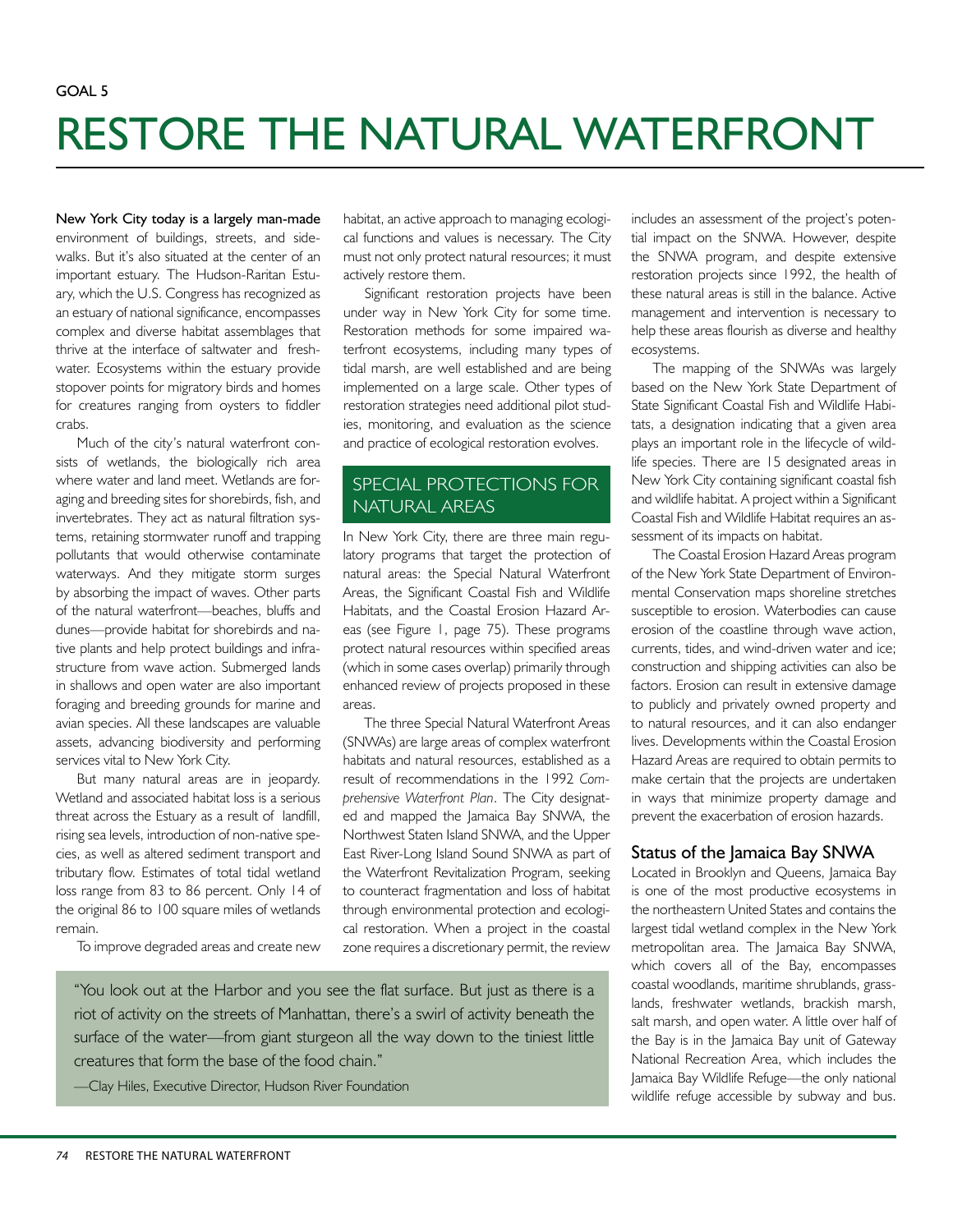

Figure 1: Special Natural Waterfront Areas, Significant Coastal Fish and Wildlife Habitats, and Coastal Erosion Hazard Areas.

The Bay is an important habitat for wildlife, with more than 100 species of fish, a number of endangered species (including the peregrine falcon, piping plover, and the Atlantic Ridley sea turtle), and 214 "species of special concern." More than 325 species of birds have been sighted in the Bay, which serves as an important stopover point on the Atlantic Flyway migration route for nearly 20 percent of the birds on the continent.

One of the most serious issues facing Jamaica Bay is the rapidly accelerating rate of marsh fragmentation and loss. The rapid decline of Jamaica Bay's iconic marsh islands can be attributed to many factors. Hardening of the coastline, pollution, alterations due to dredging, sediment deprivation, tidal changes, sea level rise, and the loss of freshwater tributaries have all contributed to wetland degradation over the past 150 years, with marshland loss accelerating in the last 20 years.

The City and other partners are investing millions of dollars in actively restoring the wetlands of Jamaica Bay. Habitat restoration in and along Jamaica Bay has been part of a comprehensive strategy by the Department of Environmental Protection (DEP) to improve water quality while creating productive ecological areas (as put forth in the *Jamaica Bay Watershed Protection Plan*). DEP infrastructure improvement projects have incorporated restoration. The ecological restoration of Paerdegat Basin is part of DEP's current efforts to treat and capture combined sewer overflows to improve water quality within the basin. This project entails the restoration of tidal wetlands and indigenous coastal vegetation and the construction of an Ecology Park. The Ecology Park will provide access to salt marsh, intertidal mudflats, grassland, and shrublands, and it will also offer educational exhibits about coastal habitats.

In addition, DEP has led several restoration projects on the perimeter of Jamaica Bay, including the closure and remediation of the Pennsylvania Avenue and Fountain Avenue landfills. These inactive hazardous waste sites are being transformed into safe, productive, and usable open space. DEP's ecological restoration plan for these properties is consistent with and will enhance the existing natural features of Jamaica Bay. This project, which involves the planting of 30,000 trees and shrubs and more than 400 acres of coastal grasslands, is the largest restoration of its type in the city. The former landfills will provide significant habitat improvements for the Bay and in time will become regional seed sources to disseminate plant species to other parts of the New York metropolitan area. In addition, the end-use design plan, developed with input from local community groups, may include opportunities for public access.

#### Status of the Northwest Staten Island SNWA

The northwest shore of Staten Island is a diverse landscape of habitat assemblages interspersed with industrial areas. Because this SNWA is adjacent to the Kill Van Kull Significant Maritime Industrial Area, it poses tough challenges that require creative solutions.

The Northwest Staten Island SNWA is bounded by the Kill Van Kull and Newark Bay to the north, the Arthur Kill to the west, residential zones to the east, and Fresh Kills to the south. This area may boast the most diverse array of wetland types in the city, including salt and freshwater meadows, spring-fed ponds, forested swamps, creeks, and salt marshes. Wooded upland areas abut tidal complexes, supporting avian species, amphibians, reptiles, and mammals.

Northwest Staten Island became known as the Harbor Heron's Complex in the 1990s when shorebird populations peaked in the area. "Harbor Herons" was a blanket term given to a group of avian species that captured public attention including the great egret, snowy egret, black-crowned night heron, and glossy ibis. After virtually disappearing from the New York Harbor area, these shorebirds began to appear again with the improvement in water quality brought about by the Clean Water Act. Three islands in the SNWA were prime nesting sites: Shooter's Island, Prall's Island, and the Isle of Meadows. However, in recent years, Harbor Herons have abandoned the three islands, according to monitoring by the New York City Audubon Society in cooperation with the Department of Parks & Recreation (DPR). Deforestation on Prall's Island, due to infestation by the invasive Asian longhorned tree beetle, have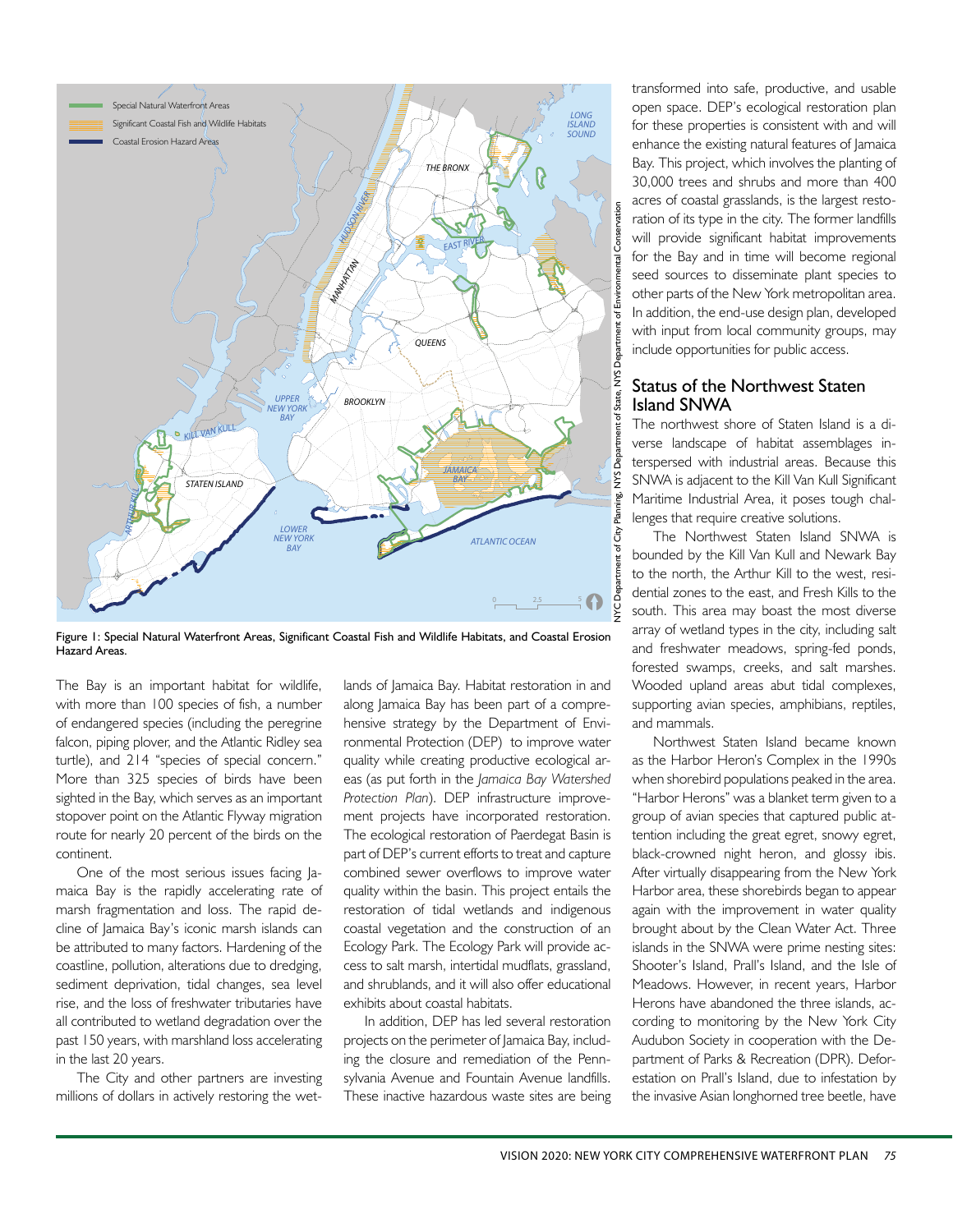

Arlington Marsh on Staten Island.

compromised this island as a nesting site.

 Despite the decline of Harbor Herons in Northwest Staten Island, other vibrant avian populations still occupy this SNWA. Nearby wooded areas and swamps with tidal and freshwater wetlands are prime foraging sites for shorebirds. Surveys by DPR have shown Graniteville Swamp to be a resting site for migrating songbirds, and more than 100 bird species have been observed nesting or feeding in Arlington Marsh, though large portions of Arlington Marsh were contaminated by industry and the ecosystem is highly disturbed.

Fresh Kills was originally the largest tidal wetland complex in the region. However, this site became the Fresh Kills Landfill in the early 1950s. At the time of its closure in 2001, Fresh Kills was the biggest municipal landfill in the world—four mounds of refuse occupying 2,200 acres. The City is transforming the former landfill site into Freshkills Park. The first portion of the park will open in 2011, with full build-out occurring in phases over the next 30 years. The park is being designed to include natural corridors that connect to the Staten Island Greenbelt. Stormwater drainage basins within the site have already begun to take on the characteristics of freshwater wetlands.

Bordering the northeast edge of Freshkills Park, William T. Davis Wildlife Refuge is a diverse tidal wetland complex spanning 260 acres. It contains salt meadow, low marsh, swamp forest, and spring-fed ponds. More than 117 bird species have been observed on this site.

#### Status of the Upper East River-Long Island Sound SNWA

This SNWA encompasses parts of the north shore of Queens and the southeastern shore of the Bronx, along the Upper East River and Long Island Sound. Pockets of salt marsh along inlets, coves, and islands dot a rocky intertidal coastline. Sections of armored riprap retain hundreds of acres of fill. On the south side of the Sound, in Queens, significant salt marshes exist at Alley Pond Park (the site of salt marsh restoration over the past 10 years) and Udalls Cove. Alley Pond Park and Udalls Cove are two of the six Significant Coastal Fish and Wildlife Habitats in this SNWA; Meadow and Willow Lakes, Little Neck Bay, Pelham Bay Park, and North/South Brother Islands are the others. The large expanse of freshwater at Willow and Meadow Lakes, the result of extensive landfill on former salt marsh, still has a tidal connection through the permeable tide gates on Flushing Creek.

Thousands of acres of salt marsh, tidal channels, and mud flats once characterized the Bronx shoreline, on the north side of the Upper East River. Most of these areas were filled in by the 1950s. Existing tidal wetlands are concentrated in Pelham Bay Park along Goose Creek Marsh on the Hutchinson River. There are thin fringes of low marsh vegetation at the southern end of Soundview Park and Ferry Point Park, and to a greater extent at Castle Hill and Pugsley Creek Parks. Westchester Creek, once also bordered by salt marsh, has almost no remaining tidal vegetation, having been heavily developed for industrial uses. This and other tidal creeks on the south and north sides of the Sound and Upper East River receive combined sewer discharges.

The Harbor Heron population on South Brother Island has been steadily increasing. The 2007 Harbor Herons survey by the NYC Audubon Society and institutional partners found that South Brother had the largest number of shorebird nests in the city (592 nests). In contrast, nesting populations have been declining on North Brother Island.

#### Additional Sites of Ecological Importance

Since the 1992 *Comprehensive Waterfront Plan,* the City has come to recognize the ecological importance of sites that are smaller than the Special Natural Waterfront Areas. Data suggests that these smaller dispersed sites perform valuable ecosystem services and provide habitat diversity. Many sites have been acquired as parkland or designated as natural areas, but warrant additional protective measures. Other sites remain in private ownership and should be acquired for conservation or placed under conservation easements. These sites are in areas such as the Upper Bronx River, the Arverne area of the Rockaways, Plumb Beach, the Southern portion of the Arthur Kill shoreline, portions of the Raritan Bay Shoreline (Conference House Park, Paw Paw Wood, Butler Manor, Mount Loretto-Lemon Creek Park, Wolfe's Pond Park, Blue Heron Park), the Staten Island Greenbelt, and the Staten Island South Shore Bluebelts. Adding these areas to the *Waterfront Revitilization Program* as sites of ecological importance would enhance their protection.

Many City-owned natural areas with habitat and ecological value are protected through DPR's Forever Wild program. DPR has designated 51 areas within the City's park system as Forever Wild preserves, including many natural waterfront sites. Improvements within a Forever Wild preserve receive enhanced internal review.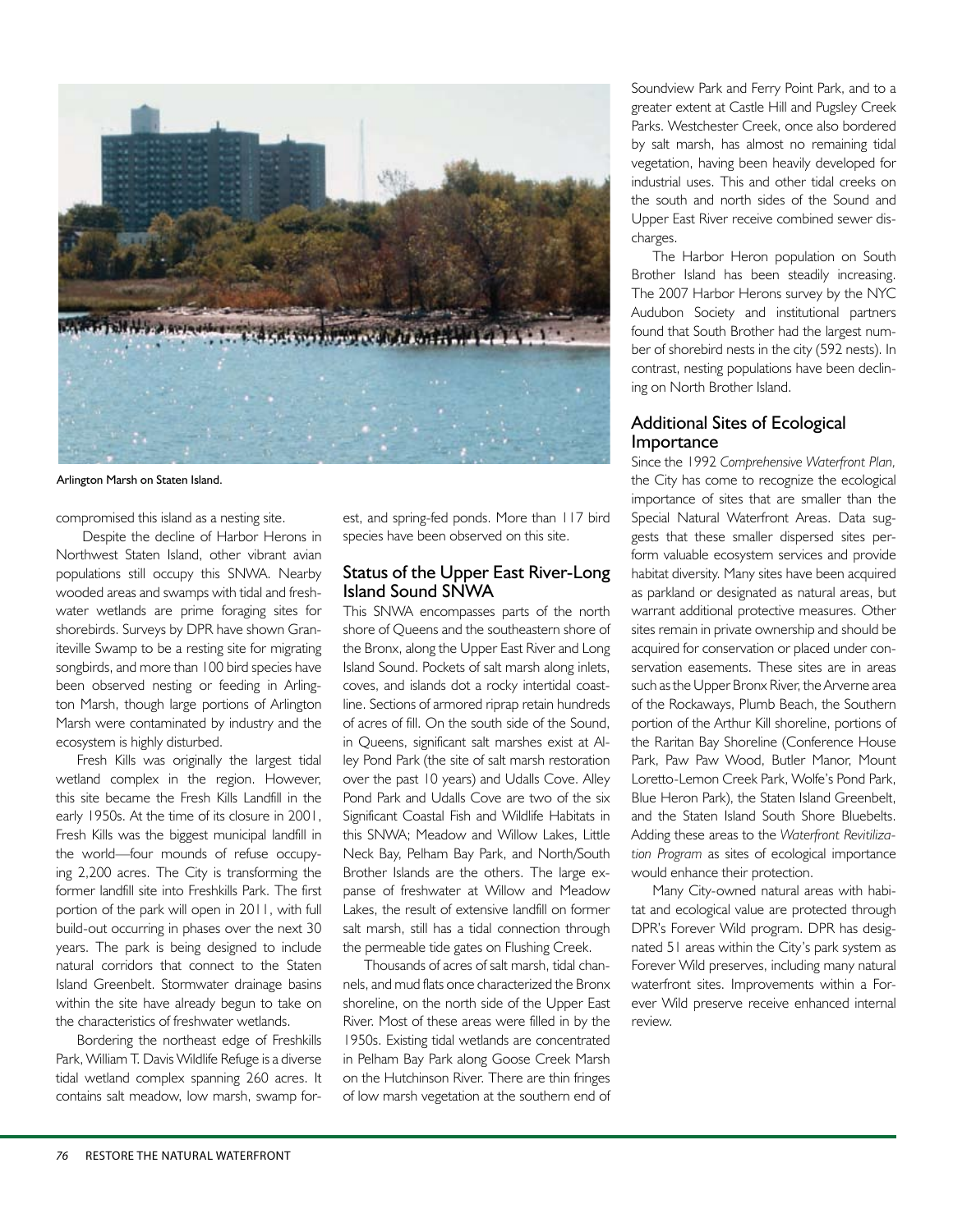#### HUDSON-RARITAN ESTUARY PLANNING

Another shift in thinking over the past 18 years has been an increasing recognition of the importance of regional planning for habitat protection and restoration. Municipal and state boundaries, of course, have no impact on the flow of water and the movement of species. Ecosystem protection and restoration benefit from regional cooperation and coordination.

There has been great momentum behind regional planning for the Hudson-Raritan Estuary. After the Estuary was recognized by Congress as an estuary of national importance in 1988, representatives from federal, state, and city governments and local civic organizations convened with the goal of improving the environmental quality of the Estuary. They set up the Harbor Estuary Program (HEP) to coordinate restoration activities in the region. Under the aegis of the HEP, the U.S. Army Corps of Engineers and the Port Authority of New York & New Jersey produced the draft *Hudson-Raritan Estuary Comprehensive Restoration Plan* (*CRP*), a master plan for ecosystem restoration intended for use by all stakeholders.

The *CRP* identifies four principles: the Estuary is human-dominated, has been irreversibly changed, will continue to change, but can be altered beneficially through wise implementation of science and technology. The *CRP* also identifies 11 measurable restoration objectives, or Target Ecosystem Characteristics (TECs): coastal wetlands; islands for waterbirds; coastal and maritime forests; oyster reefs; eelgrass beds; shorelines and shallows; habitat for fish, crabs, and lobsters; tributary connections; enclosed and confined waters; sediment contamination; and public access. For each TEC, quantifiable long- and short-term objectives are described and opportunity areas identified.

The *CRP* provides a useful Estuary-wide context for planning restoration and enhancement projects in New York City. Though many restoration projects in the city began prior to the drafting of the *CRP*, they advance the goals of the *CRP.* And future restoration projects planned by the City will further the objectives of the *CRP.* Implementing natural resource policies for the New York City waterfront in an Estuarywide context offers the potential for enhanced synergy and coordination among project proponents, land managers, and funding agencies.



Salt marsh in Udalls Cove Park Preserve in Northern Queens.

#### ECOLOGICAL RESTORATION PROJECTS

The City's efforts to restore the ecological health of New York's waterways and waterfront have benefited from advances in the science and practice of ecological restoration. Working with private groups and state and federal agencies, the City is engaged in many important projects that are intended to restore habitats and further understanding of how to best manage and improve natural resources.

#### Coastal Wetlands

Coastal wetlands are vital habitats that have been severely impacted by urbanization and development. The creation, restoration, and enhancement of wetlands are central to the City's environmental protection efforts. Because wetlands take many years to develop, improving the health of existing wetland areas is key to improving overall estuarine health in a cost-effective and immediately beneficial way.

The majority of the city's tidal wetlands are salt marshes. Salt marsh restoration has been under way in Jamaica Bay for decades, as described in Chapter 2 of *Vision 2020*. Since 2006 a partnership of city, state, and federal agencies has been restoring wetlands by using dredged sediment to raise the elevation of the land and by planting cord grass. Approximately 60 acres of salt marsh have been created since the partnership began. In 2012 the partnership plans to restore 30 acres of salt marsh at Yellow Bar and several acres of salt marsh along the north shore of Floyd Bennett Field. In addition, the Department of Parks & Recreation (DPR) is partnering with the U.S. Army Corps of Engineers to restore more than 30 acres of salt marsh at Marine Park in Brooklyn. Marsh restoration projects are also being undertaken at Soundview Park and Pugley Creek Park in the Bronx.

#### Shorebird Habitat

Shorebird habitat is important for the protection of the region's valuable keystone species. The City is actively pursuing improvements and enhanced protections for shorebird habitats. The Harbor Herons habitats have been incorporated into DPR's Forever Wild program. In recent years, reforestations and invasive vine control have taken place on a number of islands including North Brother. The power of the Harbor Herons as "charismatic megafauna" could be used to reengage the public and help raise funding for habitat restoration. Western Long Island Sound, Arthur Kill and Kill Van Kull, Jamaica Bay, and the East River are all waterbodies where the goal of improving shorebird habitat could be advanced.

#### Maritime and Coastal Forests

Maritime and coastal forests are sensitive coastal upland areas characterized by hardy woody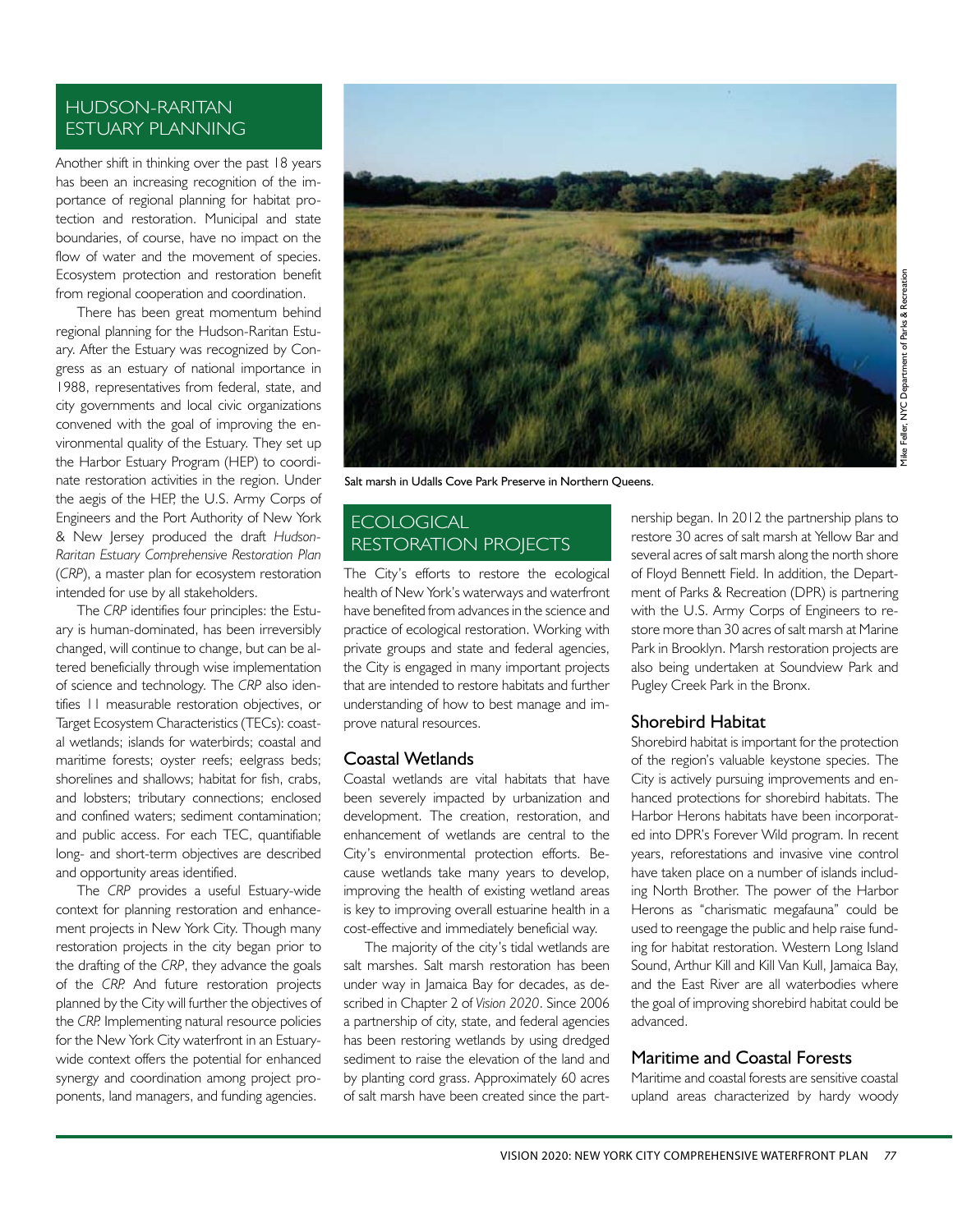shrubs and trees adapted to survive in areas subject to intense erosion and salt spray. Shoreline development, landfilling, and pollution have destroyed many of these areas, and tenacious invasive species have taken their toll. Trees have been cut for timber. Few original forests remain.

DPR is planning significant maritime forest restorations in Brooklyn and Queens. The agency has long-term plans to rejuvenate 86 acres of maritime forest and associated coastal shrub and grassland through an intensive restoration management plan, targeting invasive species and propagating native plants sourced locally from the Greenbelt Native Plant Center on Staten Island.

#### **Oysters**

Large swaths of oyster reef once lined the bottom of the Estuary, cleaning the water and providing a source of food. Overfishing through the 19th century, the release of untreated sewage into waterways, and other ecological disturbances have virtually eliminated the habitat of this keystone species. Today there are no major naturally occurring oyster reefs in the region, though scattered oysters remain. "Oysterculture" has been gaining momentum in recent years as evidence suggests that oysters aid in the restoration of bottom-sea habitat and the filtering of the water column.

Many small-scale restoration projects have been undertaken in recent years. These projects include efforts by NY/NJ Baykeeper, which depend on citizen stewardship to seed and monitor oyster populations. The Bronx River Oyster Restoration Pilot Study by DPR was successful, and the Department of Environmental Protection (DEP) has placed an oyster bed and reef balls in Jamaica Bay to evaluate oyster growth, survival, and reproduction as well as water quality and ecological benefits. The findings of this pilot study will inform future attempts to restore oyster habitat in the Bay.

However, large-scale oyster reef creation has not been attempted in the region. Further pilot studies may be necessary to fully assess impacts on water quality. In addition, several regulatory bodies have expressed concern that oysters are "attractive nuisances" that may encourage illegal harvesting—a health concern due to the contamination in parts of the Estuary. Security and monitoring of restoration sites may be needed to limit poaching.



Sand dunes and beach on Coney Island Creek, Brooklyn.

#### **Eelgrass**

Like oysters, eelgrass once thrived in the region. A slime mold infestation and poor water quality wiped out virtually all major eelgrass beds by the early 1930s. Today only a few disparate patches remain in the region, and none within the city. Eelgrass provides ecosystem functions and could potentially bolster many aquatic organisms.

Eelgrass restoration on a large scale has not been attempted in the region. A strategic pilot program might be more beneficial than a largescale restoration effort at this time. DEP is currently monitoring pilot eelgrass installations in Jamaica Bay to test the plant's ability to improve the Bay's water quality and ecology.

#### Sediment Contamination

Much of the sediment in the Estuary has been exposed to toxic environmental contamination in one form or another. In 2008, the Regional Sediment Management Work Group of the Harbor Estuary Program published its *Regional Sediment Management Plan*, which outlines specific objectives and measures to address sediment quality and quantity and dredged material management. The plan recommends the development of detailed sediment contamination maps of the Hudson-Raritan Estuary to better prioritize cleanup efforts. Remediating contaminated sediment is an important part of promoting the natural waterfront's ability to support diverse plant and animal communities.

#### Coastal Erosion

Coastal erosion threatens the sensitive ecology along the city's shore. A number of beach nourishment and shoreline protection efforts have been undertaken in the past several years. Large-scale projects in Coney Island, the Rockaways, and Orchard Beach were authorized under the Water Resources Development Act and have required the partnership of federal, state, and city agencies.

Severe erosion at Plumb Beach in Brooklyn highlights the need to increase coastal hazard assessment and mapping. Plumb Beach is an important location for horseshoe crab breeding. Each year these creatures migrate great distances up and down the Atlantic coast, but return to their site of birth to mate on the beach during the highest tides of the full moon, typically late May to early June. An interagency workgroup has been formed to consider ways to protect Plumb Beach and will evaluate approaches ranging from sandbagging, rip rap, and revetments to beach replenishment. Other federal studies to reduce storm damage and protect shorelines are under way for the South Shore of Staten Island and Jamaica Bay.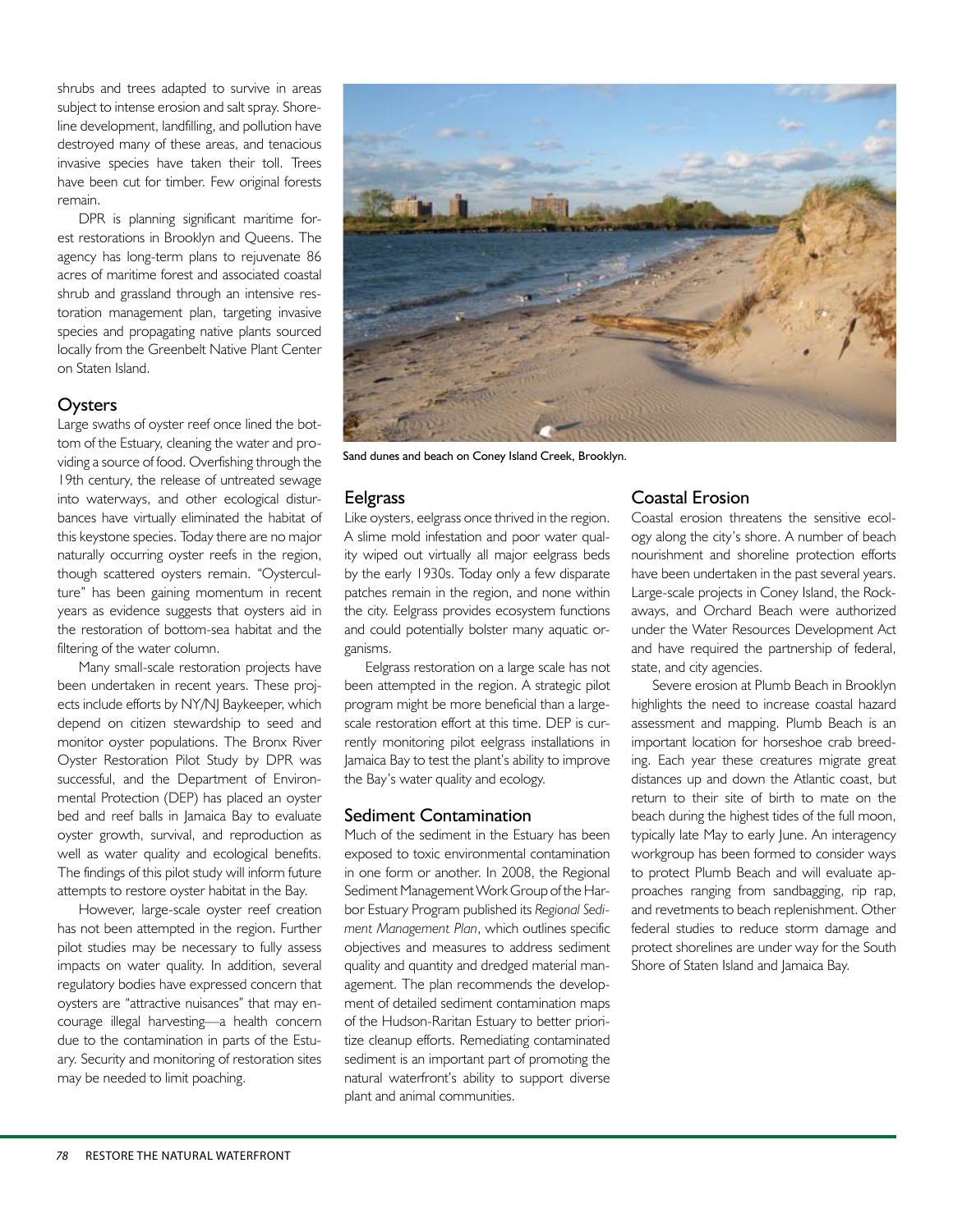#### NATURAL WATERFRONT POLICY CHALLENGES

As the City moves forward with restoration projects, it is also addressing policy issues to improve the natural waterfront. These issues include the need for measures to better protect privately owned natural resources and better manage City-owned land.

#### Regulatory Protection Gaps

As called for in *PlaNYC*, the City released a report in 2009 assessing the vulnerabilities of existing wetlands and identifying policies to protect and manage them. This report, *New York City Wetlands: Regulatory Gaps and Other Threats*, finds that existing federal and state regulations protect New York City's tidal wetlands and large freshwater wetlands from threats related to land use and development. However, the report also emphasizes that State law does not protect freshwater wetlands smaller than 12.4 acres and does not require a protective buffer. These wetlands may also be determined to be outside the scope of Federal protection.

The City will evaluate additional protection options, as well as address other important wetlands policy questions, by formulating a comprehensive wetlands strategy. In 2009 the City partnered with the City Council to pass Local Law 31, which authorizes the Mayor's Office of Long-Term Planning and Sustainability to create a wetlands strategy by March 1, 2012. The development of a comprehensive wetlands strategy will entail evaluating appropriate legal requirements, management mechanisms, funding mechanisms, enforcement mechanisms, and incentives to conserve, protect, enhance, restore, stabilize, and expand wetlands and associated buffer areas in the city. This process will also assess opportunities to improve wetlands mitigation and creation and seek to enhance coordination among the governmental entities that have jurisdiction over wetlands in New York City. Among the general policy options to consider: expanding the reach of State or Federal regulations to small freshwater wetlands; enacting a local law to create protections for small freshwater wetlands; and/or expanding acquisition and restoration programs.

Accurately quantifying threats posed by regulatory protection gaps will be aided by more updated maps of wetland areas. At this point, the available maps of regulated wetlands within



Wetlands in Idlewild Park, Queens.

New York City are based on outdated and incomplete information from the New York State Department of Environmental Conservation (DEC). The DEC tidal wetlands regulatory maps are based on aerial photograph interpretation from 1974 (though where possible, field surveys have been conducted), and the freshwater wetlands maps haven't been updated since 1995.

Another source of information on the location, size, distribution, and type of wetlands is provided by the U.S. Fish and Wildlife Service National Wetland Inventory (NWI) program. The most recent NWI mapping, in 1999 and 2004, occurred in Staten Island, Brooklyn, and Queens, the boroughs with the greatest number and acreage of wetlands. The NWI mapping for Manhattan and the Bronx was conducted in 1970. The NWI includes wetlands larger than 0.25 acres, and identifies hundreds of acres of freshwater wetlands and salt marsh in New York City that are not mapped or regulated by DEC. NWI wetland maps and inventories are used to determine if a proposed development project is located in or near a wetland and would therefore trigger a more detailed assessment. These wetland maps and inventories are not the definitive determinant of wetland size or location, however. In fact, no map or inventory created by remote sensing, regardless of the technology used, is sufficient for the purpose of wetlands regulatory protection; field delineation is still necessary to determine the

wetland boundary at the time of the review of a proposed project.

Any policy discussion must take into account existing wetlands data, the need to verify wetland boundaries and conditions in the field, and many other factors. These factors include whether there are enough unprotected wetlands to justify a local wetlands permitting program, the opportunity costs of protecting wetlands from development and fill, and flooding and erosion hazards. Additional consideration should be given to the services that wetlands provide, such as stormwater retention, water quality improvements, aesthetic benefits, and biodiversity.

#### Management and Stewardship of Natural Resources

In 2005 the City set up a Wetlands Transfer Task Force to inventory City-owned wetlands in the metropolitan area and determine the technical, legal, environmental, and economic feasibility of transferring these wetlands to the jurisdiction of the NYC Department of Parks & Recreation for protection and management. By addressing the future of City-owned wetlands, as well as some broader questions of wetland management and policy, this initiative sought to ensure that these often under-appreciated sites become part of efforts to build a more sustainable future for both the city and region.

More than 1,000 City-owned properties totaling approximately 700 acres were identi-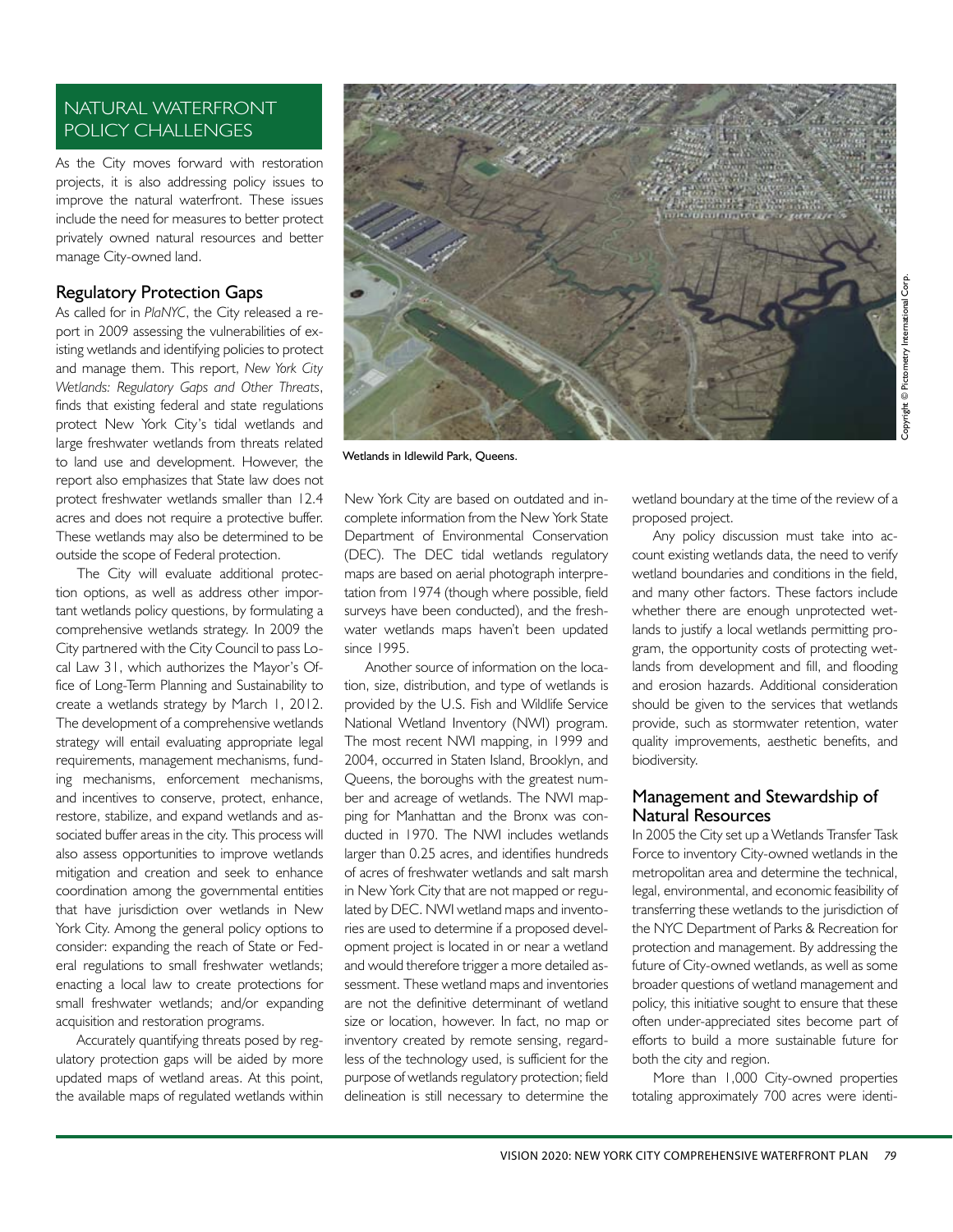

Pelham Bay Lagoon in the Bronx.

fied, and 82 properties were recommended for transfer. The challenge remains to identify resources that will allow DPR to incorporate these properties into the City's park system.

Some of the areas assessed during the Wetlands Transfer Task Force inventory were identified in recent reports from city, state and federal agencies as important wildlife habitat sites. The Harbor Estuary Program's Priority Acquisition and Restoration List identified Jamaica Bay and Breezy Point, the Arthur Kill Complex, the Narrows, and the Lower Hudson River Estuary as Significant Habitat Complexes. The New York State office of the National Audubon Society has identified North and South Brother islands, Pelham Bay Park, Van Cortland Park, Central Park, Prospect Park, the Jamaica Bay Complex, and the Harbor Herons Complex as critical habitat and important bird areas. Each of these designations highlights the importance of careful ecological management and active stewardship.

#### Monitoring and Assessment

It is not only necessary to understand wetland quantity and location, but also wetland quality. The City recognizes the need to assess wetlands condition and function, vulnerability, and restoration potential and to monitor trends. DPR has programs that monitor bird populations at sites throughout the five boroughs and monitor the performance of wetlands restoration projects. DPR has analyzed trends of salt marsh loss at several wetland complexes to determine potential vulnerability, and is working to help prioritize sites for protection and restoration.

To remain stable, salt marshes must accrete sediment and organic material at the same pace as sea level rise. Several tools are available to monitor accretion rates, including Sedimentation Erosion Tables (SETs) for measuring vertical accretion rates in tidal marshes. Using SETs and related techniques, detailed trends in wetland topography have been documented in Jamaica Bay for more than five years. SET stations have recently been installed in the Pelham Bay tidal marsh complex through the Department of Environmental Conservation in cooperation with DPR and the U.S. Geological Survey. Plans for additional installations are under way through several funding sources. Historic aerial mapping and preliminary data from SETs has shown significant and rapidly accelerating marsh loss in some tidal marshes. Monitoring wetland loss and tracking restoration projects are critical to understanding how to best restore degraded natural waterfronts.

Wetlands are by definition unstable entities. Remapping every few years may be ideal but is neither affordable nor necessary for increasing protection of the city's smaller wetlands. Recently, the Department of Environmental Protection partnered with the Lamont-Doherty Earth Observatory at Columbia University to develop vegetation and wetland maps from imagery based on vegetation phenology of the five boroughs; these maps can be updated more readily than other remote sensing map products. The drafts of the maps are complete, and the City will determine the next steps in using the maps for wetlands management.

Also useful for wetlands mapping and assessment will be Light Detection and Ranging (LiDAR) elevation data. The City has acquired new LiDAR data to more accurately assess the physical characteristics of New York City's natural and built environment. The data was developed from flights in April 2010. This data will be particularly useful to determine where there are opportunities for migration of wetlands, and where natural or built impediments will require other strategies to help protect and conserve tidal wetlands.

#### Funding

The maintenance, stewardship, and restoration of wetlands and natural areas require significant financial resources. Currently there is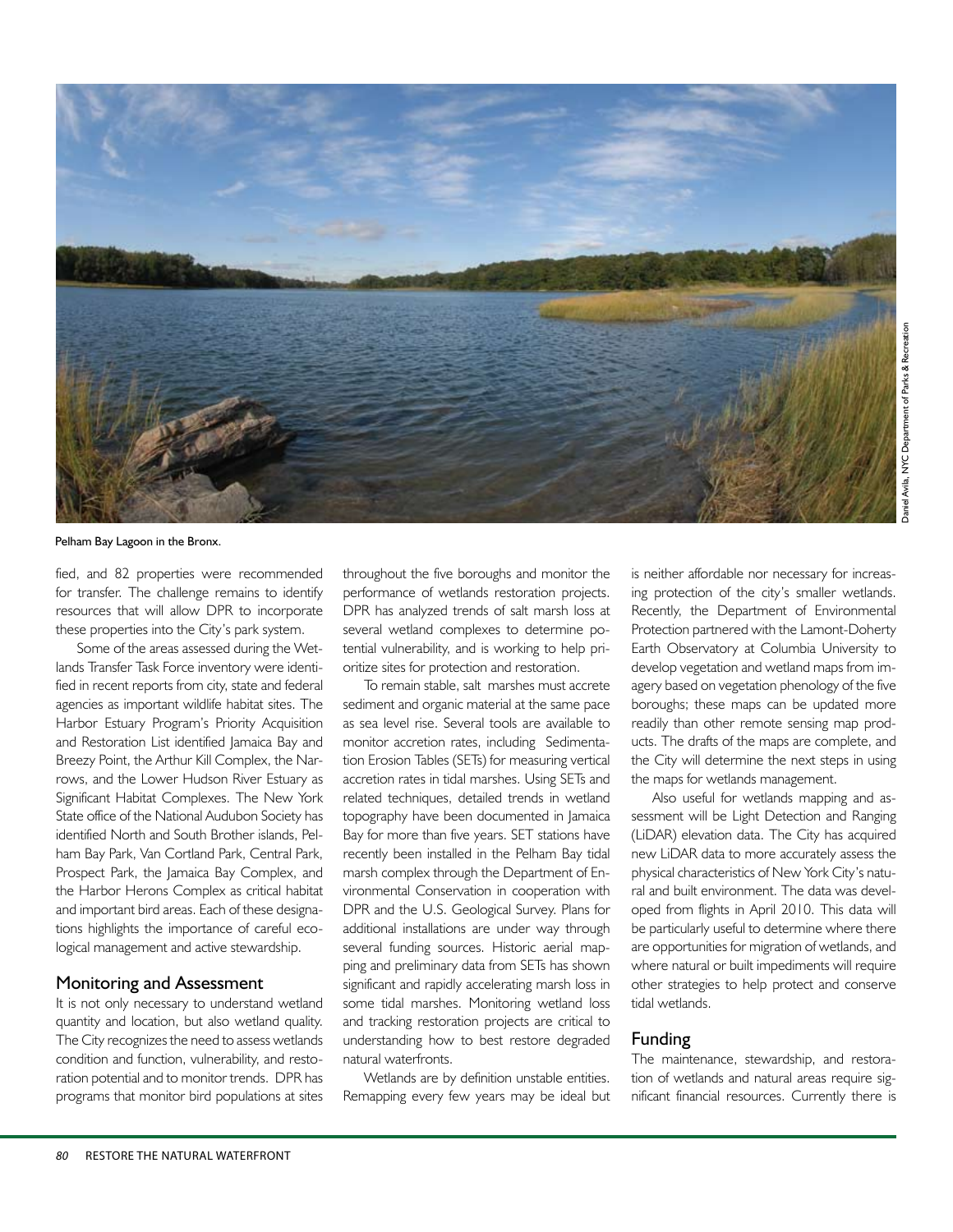no dedicated funding mechanism for restoration projects. The City has funded restoration efforts using general operating funds as part of mitigation for landfill closures or other capital projects. Otherwise most restoration projects are funded through grants from the federal and state governments and from non-profit groups. To continue and increase restoration efforts, the City must strengthen partnerships with other government and local entities. The City will also need to develop innovative funding mechanisms that can enhance natural areas while also providing other environmental or public benefits.

#### INNOVATIVE ECOLOGICAL DESIGN

Innovative urban design and landscape practices have demonstrated that development does not have to be antithetical to environmental protection. In fact, practitioners, scientists, and policy makers have learned that with creative design and new technologies, development along the water's edge can benefit the natural environment. Whether creating parks, open spaces, or industrial areas, waterfront development offers opportunities for restoration of natural resources.

Many recent development projects have used environmentally sensitive construction methods and design standards, thereby limiting their impact on the environment. But projects can go even further, restoring habitat value and function to improve water quality and limit pollution in adjacent natural ecosystems. The reconstruction of the bulkhead at Harlem River Park is an example of development that benefits the natural environment. When faced with a crumbling bulkhead, the Department of Parks & Recreation did not simply reconstruct the bulkhead's sheer retaining wall but instead built a new wall that stepped down to the water and created a larger intertidal zone, an important breeding ground for marine life.

While the specific design for the Harlem River Park bulkhead may not apply to all waterfront locations, the principle of using development projects to further ecological restoration is certainly applicable. Naturalized shoreline edges, treatment wetlands, rain gardens, and green roofs all are features that can be used in environmentally proactive developments. Such examples of ecological design strategies have been prioritized through the Department of Parks & Recreation's *High Performance* 



The seawall at Harlem River Park features stepped gabions planted with salt marsh grasses.

*Landscape Guidelines* as well as the *Sustainable Stormwater Management Plan* and other *PlaNYC* initiatives. In September 2010, the Department of Environmental Protection released the *NYC Green Infrastructure Plan* which, subject to regulatory negotiations and approvals, will incorporate sustainable approaches to stormwater management into roadway, sidewalk, and other capital projects, discussed further in the section of *Vision 2020* devoted to improving water quality, beginning on page 62.

Designers and engineers continue to develop new designs and materials for in-water structures that promote the health and biodiversity of the waterfront. The City can foster innovation though seeking partnerships and funding for research.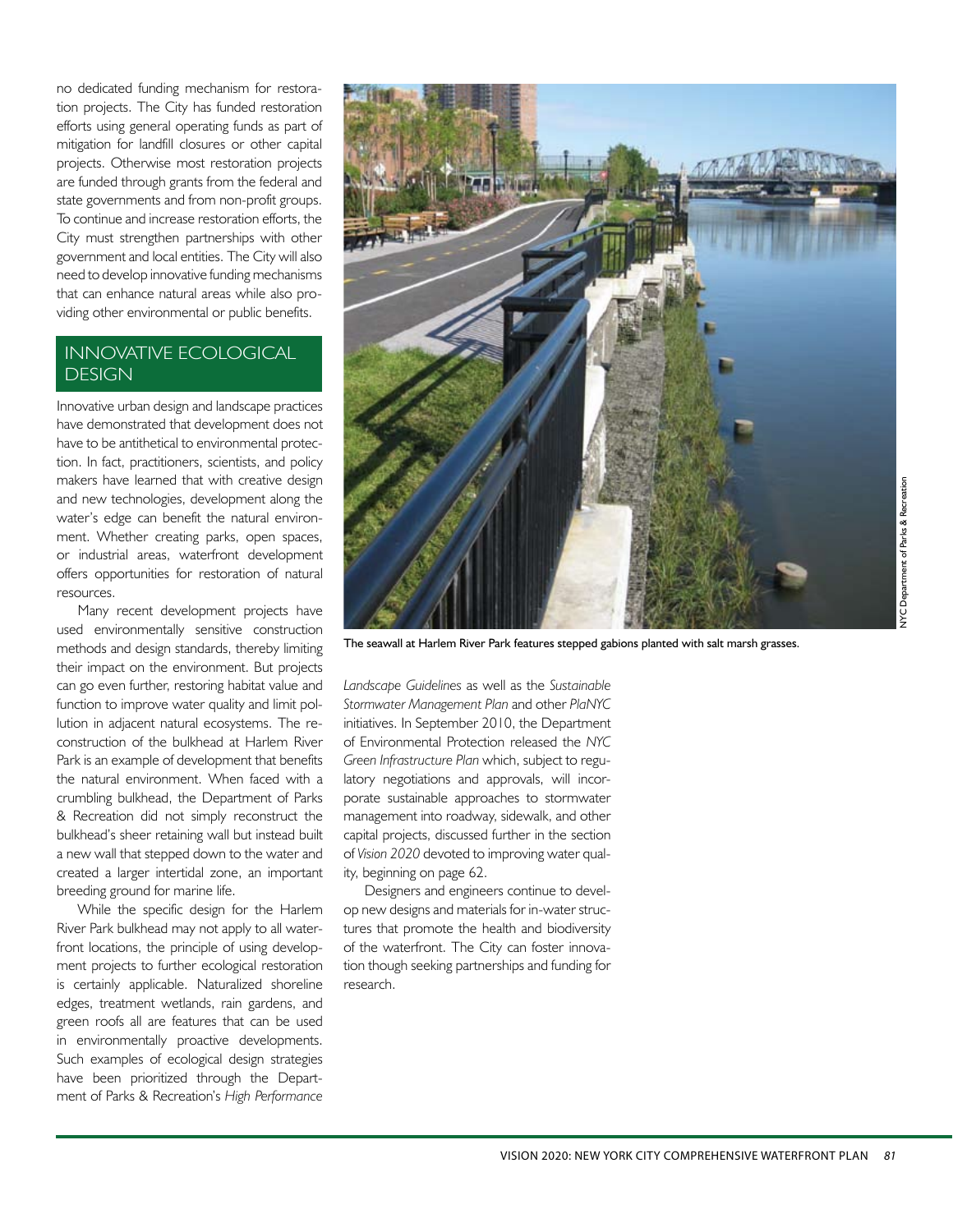### Restore the Natural Waterfront: Strategies and Projects

This plan envisions a waterfront in 2020 where wildlife flourishes and natural systems are healthy. Restoring the waterfront's ecological functions will not only advance biodiversity, it will also help clean waterbodies, make shorelines more resilient, and enhance the waterfront as a place for recreation and appreciation of nature.

To realize this goal, the City will pursue the following set of strategies over the next 10 years. To better protect natural areas, the City will strengthen policies and improve coordination among government agencies at all levels. The City will continue to actively improve the region's ecology by restoring shorelines, wetlands, and coastal forests as well as creating habitat for key species. And it will pilot new restoration techniques and monitor results.

*Vision 202*0's 10-year strategies are complemented by the *New York City Waterfront Action Agenda*, a set of projects chosen for their ability to catalyze investment in waterfront enhancement. The City commits to initiating these projects over the next three years and will be tracking progress on an ongoing basis. For each project, the lead agency and implementation year are noted.

Together, these strategies and projects lay out a comprehensive vision for the waterfront and waterways and a plan of action to achieve that vision.

#### 1. Acquire and augment protection of wetland and other shoreline habitat.

#### VISION 2020 STRATEGIES

- Acquire privately owned wetlands and upland habitats where appropriate and where funding is available. Use plans such as the *NYS Open Space Conservation Plan* and the *Hudson-Raritan Estuary Comprehensive Restoration Plan* as the basis for site selection.
- Consider modification of the Waterfront Revitalization Program to include designation of additional sites of ecological importance. Evaluate areas identified by the New York City Audubon Society, New Yorkers for Parks, New York State Department of State, and the Harbor Estuary Program Habitat Workgroup.
- Pursue the recommendations of the Wetlands Transfer Task Force.
- Assess levels of degradation of currently mapped tidal wetlands and prioritize for protection and restoration by the New York City Department of Parks & Recreation (DPR), provided funding is available.

#### ACTION AGENDA PROJECTS

- Consider revising the Waterfront Revitalization Program to designate additional sites of ecological importance, such as the Upper Bronx River, Arverne, Plumb Beach, southern portion of the Arthur Kill shoreline, portions of the Raritan Bay shoreline, Staten Island Greenbelt, and Staten Island South Shore Bluebelts. (DCP, 2012)
- Develop a citywide strategy for protection and restoration of wetlands and coastal ecosystems. (Mayor's Office, 2012)
- Complete transfer of 70-acre Arlington Marsh property on Staten Island to DPR (DPR/SBS/EDC/DCAS, 2013)
- Complete transfer of at least 5 additional City-owned wetland properties to DPR. (DPR/DCAS, 2012)

#### 2. Increase scientific understanding, public awareness, and stewardship of the natural waterfront.

#### VISION 2020 STRATEGIES

- Seek partnerships and funding to support scientific research assessing impacts of in-water construction and efficacy of restoration methods. Projects should be evaluated based on ecological services, biodiversity, and ecological productivity.
- Develop and test innovative designs and materials for in-water structures.
- Work with existing waterfront stakeholders to broaden the stewardship base and inform members of the public about what they can do to improve the health of the waterfront.
- Encourage locally based programs in partnership with community groups, schools, and other institutions that will play an important role in the maintenance and upkeep of the waterfront. Consider establishing an "adopt-a-waterfront" program similar to the adopt-a-highway programs.

#### ACTION AGENDA PROJECTS

- Seek to identify and secure funding for the Hudson-Raritan Estuary by coordinating with federal and state partners. (Mayor's Office, 2013).
- Identify opportunities to increase public awareness and stewardship of specific waterfront reaches, modeling successful public/private partnerships and working with the Partnerships for Parks Catalyst Program to link new conservation, protection or enhancement efforts with existing organizations and programs. (DPR 2012)